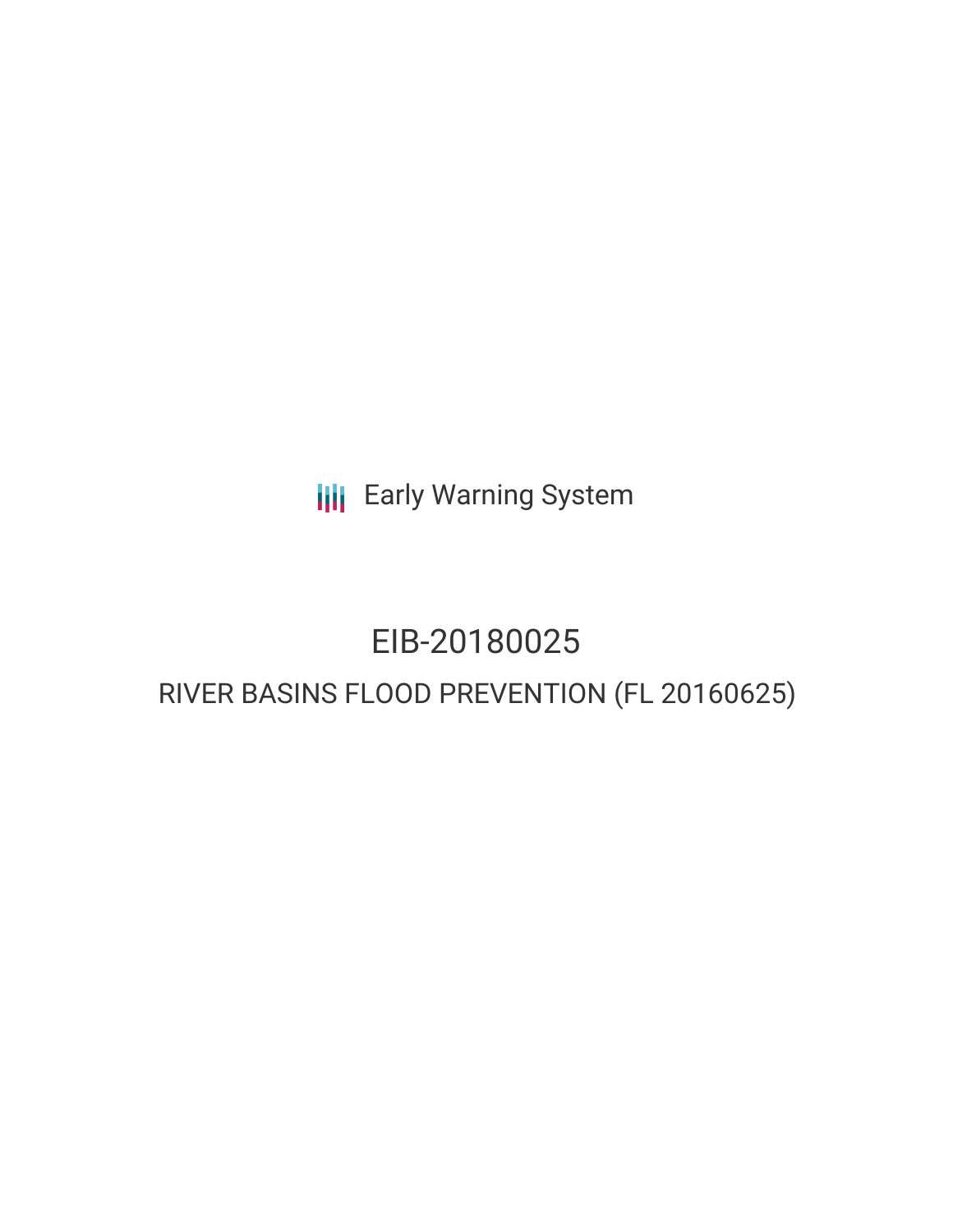

#### **Quick Facts**

| <b>Countries</b>               | Italy                            |
|--------------------------------|----------------------------------|
| <b>Financial Institutions</b>  | European Investment Bank (EIB)   |
| <b>Status</b>                  | Proposed                         |
| <b>Bank Risk Rating</b>        | U                                |
| <b>Borrower</b>                | PUBLIC ENTITY(IES)               |
| <b>Sectors</b>                 | Construction, Industry and Trade |
| <b>Investment Type(s)</b>      | Loan                             |
| <b>Investment Amount (USD)</b> | $$44.45$ million                 |
| <b>Project Cost (USD)</b>      | $$91.25$ million                 |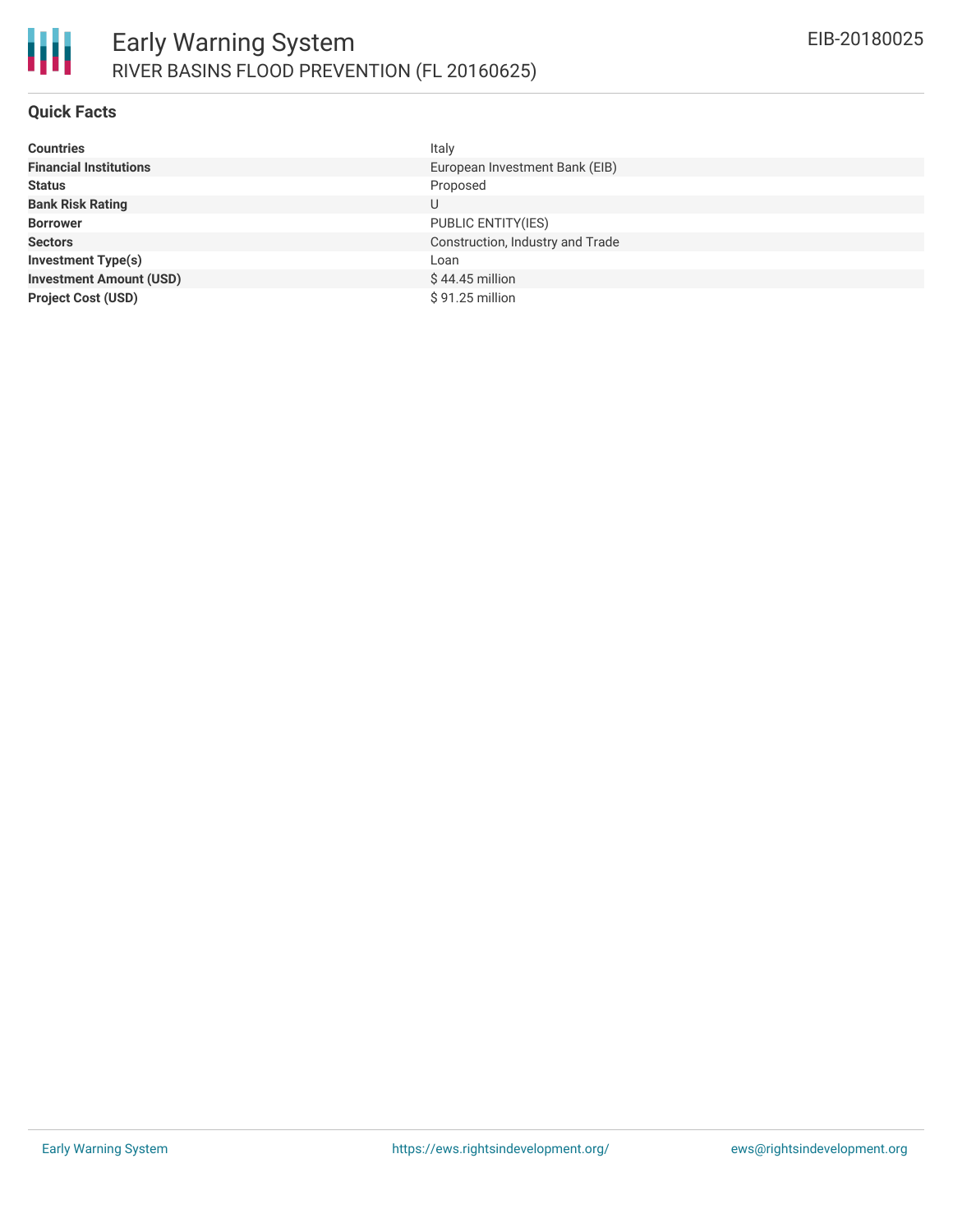### **Project Description**

The project aims to improve the life quality of approximately 150,000 inhabitants in Tuscany Region by reducing the impacts of floods of the river Arno and its tributaries, including the city of Florence.

Thus, according to the EIB website, the project will finance the construction of several infrastructures along river Arno and its tributaries. The wider economic benefits generated by the project consist in improving the protection of human health, the environment, cultural heritage and economic activities.

Investing in flood protection and mitigation will increase the resilience of the region to natural disasters and climate change, thus contribute to long-term sustainable growth in the area.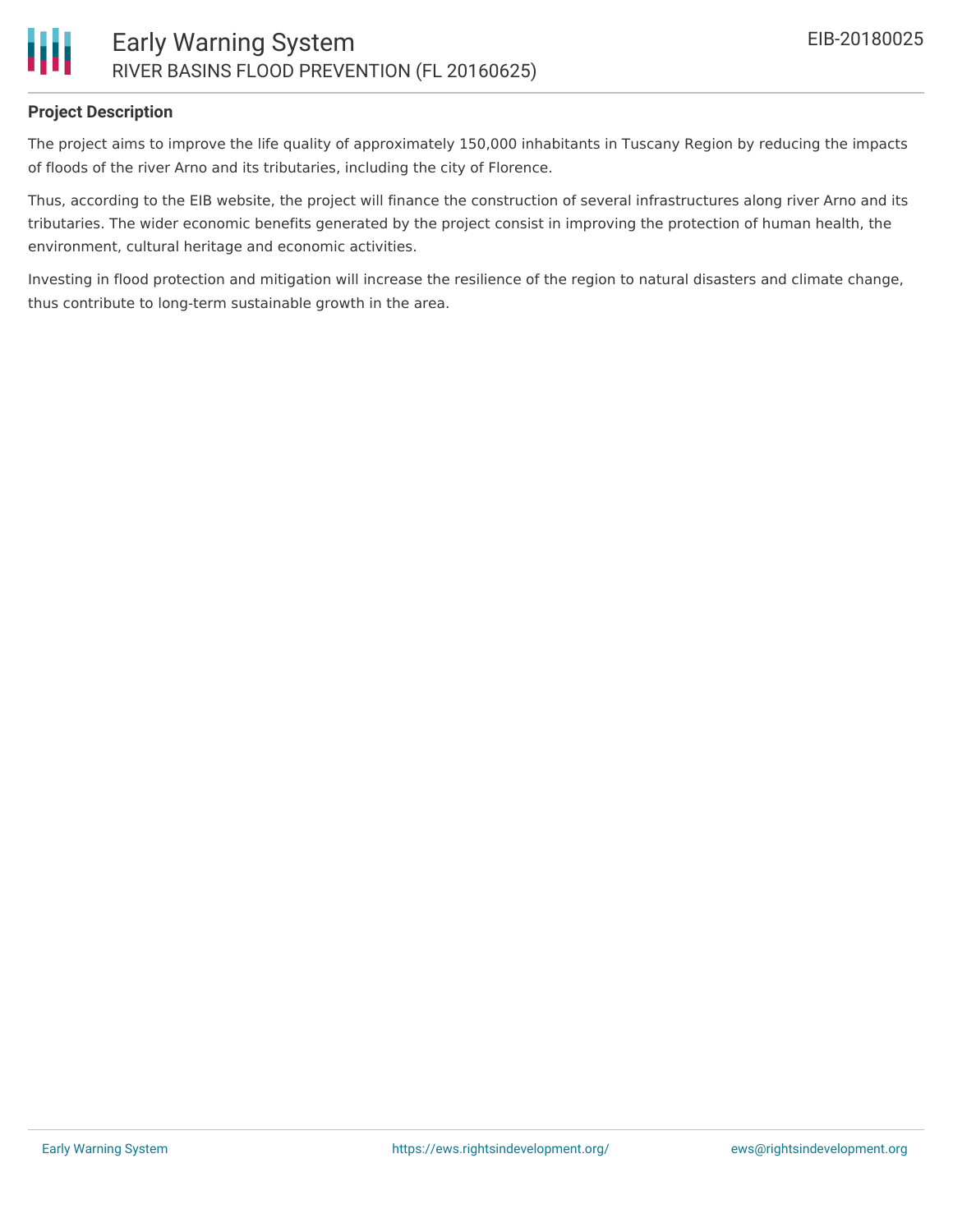

#### **Investment Description**

European Investment Bank (EIB)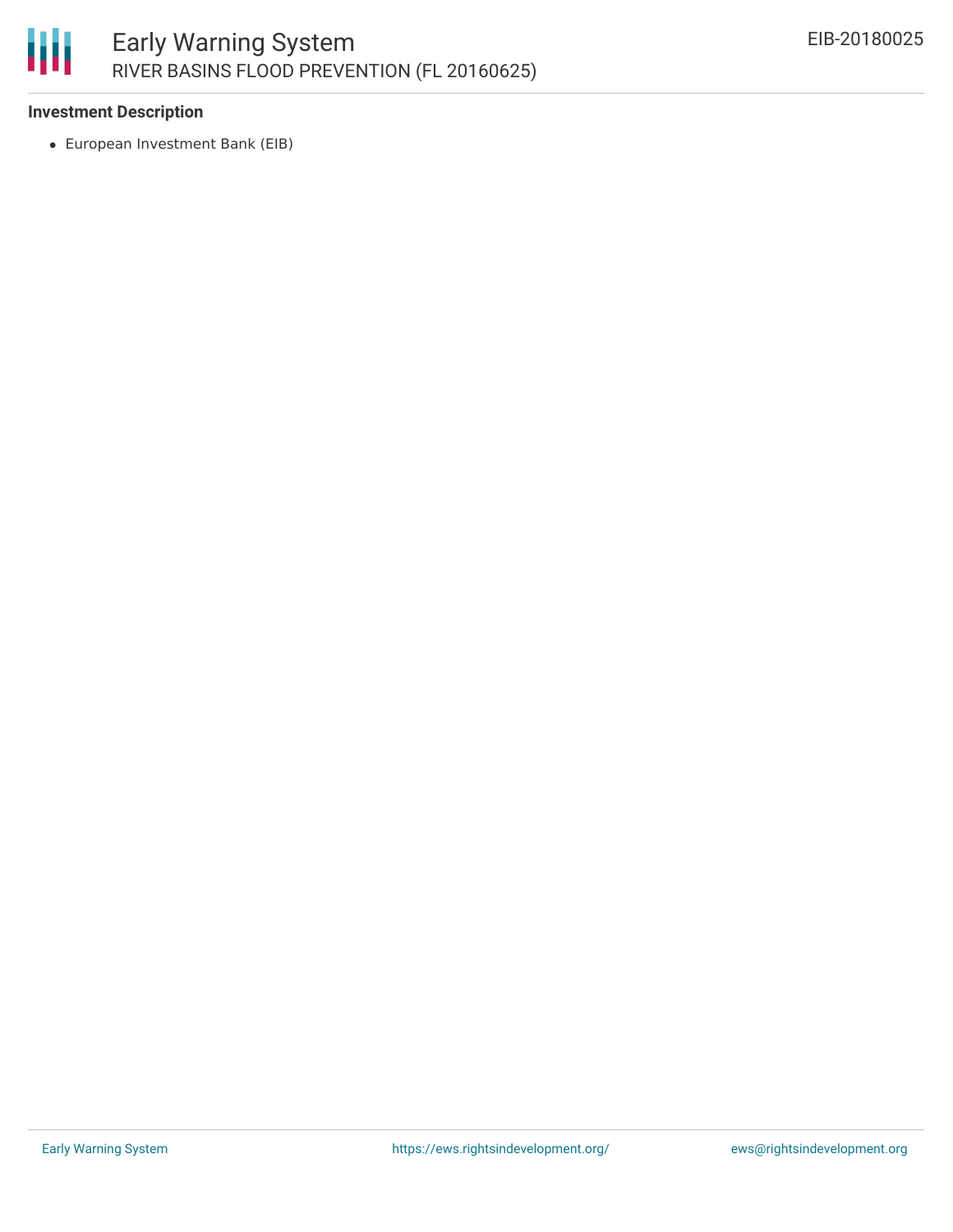#### **Contact Information**

\*There is no further information released at this stage of the project\*

#### ACCOUNTABILITY MECHANISM OF EIB

The EIB Complaints Mechanism is designed to facilitate and handle complaints against the EIB by individuals, organizations or corporations affected by EIB activities. When exercising the right to lodge a complaint against the EIB, any member of the public has access to a two-tier procedure, one internal - the Complaints Mechanism Office - and one external - the European Ombudsman. A complaint can be lodged via a written communication addressed to the Secretary-General of the EIB, via email to the dedicated email address complaints@eib.org, by completing the online complaint form available at the following address: http://www.eib.org/complaints/form, via fax or delivered directly to the EIB Complaints Mechanism Division, any EIB local representation office or any EIB staff. For further details, check:

http://www.eib.org/attachments/strategies/complaints\_mechanism\_policy\_en.pdf

When dissatisfied with a complaint to the EIB Complaints Mechanism, citizens can then turn towards the European Ombudsman. A memorandum of Understanding has been signed between the EIB and the European Ombudsman establishes that citizens (even outside of the EU if the Ombudsman finds their complaint justified) can turn towards the Ombudsman on issues related to 'maladministration' by the EIB. Note that before going to the Ombudsman, an attempt must be made to resolve the case by contacting the EIB. In addition, the complaint must be made within two years of the date when the facts on which your complaint is based became known to you. You can write to the Ombudsman in any of the languages of the European Union. Additional details, including filing requirements and complaint forms, are available at: http://www.ombudsman.europa.eu/atyourservice/interactiveguide.faces